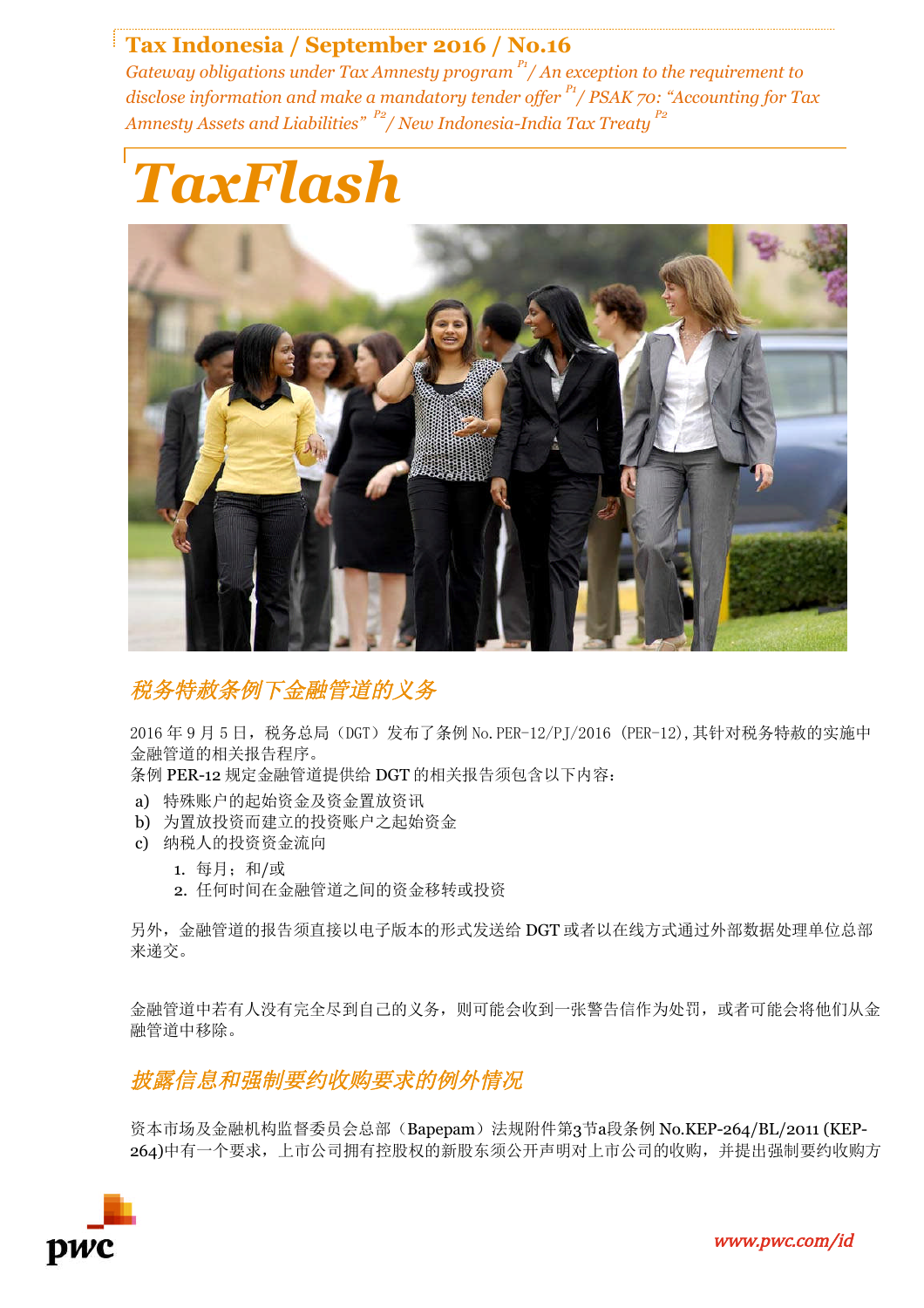案。另外一方面,金融服务管理局(OJK)发布的条例No.31/POJK.04/2015 (POJK-31)规定,被收购的 上市公司需告知OJK并对新增股东一事发表公开声明。

为了支持税务特赦实施, OJK已于2016年9月2日发布了条例No.35/SEOJK.04/2016 (SE-35)额外规定了 上述要求的例外情况,专指若因申报税务特赦而导致出现新的股东控股。此条例于2016年9月2日生效, 并在2017年3月31日之后的20个工作日截止。

一个已加入税务特赦计划并成为上市公司的控股股东的纳税人,有义务上交给OJK以下文件:

- a) 税务特赦批准函的复印件,连同在上市公司持有股份的信息;以及
- b) 转让所有并购资产到一个纳税人名下的证券账户的承诺书。

# *PSAK 70: "*税务特赦资产和负债的会计考虑 *"*

2016年9月19日, 印尼财务会计准则委员会(DSAK IAI)发布了PSAK70: "税务特赦资产和负债的 会计处理" (PSAK 70)。这个准则的发布是针对相关税务特赦法的申请提供特定的会计处理。请参 考我们近期总结PSAK 70而发布的会计处理更新。

## 新印度尼西**亚** *–* 印度税收**协**定

于2016年2月5日发送的来自印尼的外交批文完成了批准文件的交换,这表示印尼与印度的税收协定正式 开始实施。此协定于2012年7月27日签订,并在印尼和印度分别于2017年1月1日和2017年4月1日起生效, 此协定将取代过去于1987年8月7日签订的条约。

DGT发布No.SE-31/PJ/2016函令宣布了这一进程的完成。以下是新税收协定的主要更改内容。

#### *1.* 分红预提税税率

目前对公司控股超过25%的预提税税率为10%,其他情况预提税税率为15%。在新的税收协定下,所 有情况下的预提税税率皆为10%。

#### *2.* 特许权使用费和技术服务费预提税税率

特许权使用费最高税率为10%,而不是目前的15%。新的税收协定还规定包括技术,管理和咨询类服 务费应预扣10%的预提税。

#### *3.* 分支机构利润税税率

分支机构利润的最高税率为15%,而不是目前的10%。这个税率并不适用于政府或个人授权的石油和 天然气生产及出口相关的产量分成合同。

#### *4.* 国际运输中的船运需缴纳的税种

在新的税收协定下,国际运输中的船运所产生的利润只需在公司有效管理的注册所在国交税。然而, 新的税收协定给予针对从事国际运输的船运公司之该利润来源国征税权,但征缴税额应减少50%。新 的税收协定还给予国际运输的船运公司所在国因运输货物或商品时,使用、维护、或租赁集装箱(包 括为集装箱运输的拖车等设备)取得的利润征税权利,除非集装箱被单独使用于来源国内。

#### *5.* 股份资本利得之课税

新的税收协定规定,因转让股份而产生的资本利得,若其利得超过50%直接或间接地来自不动产的价 值,则该来源国有权针对此资本利得课税。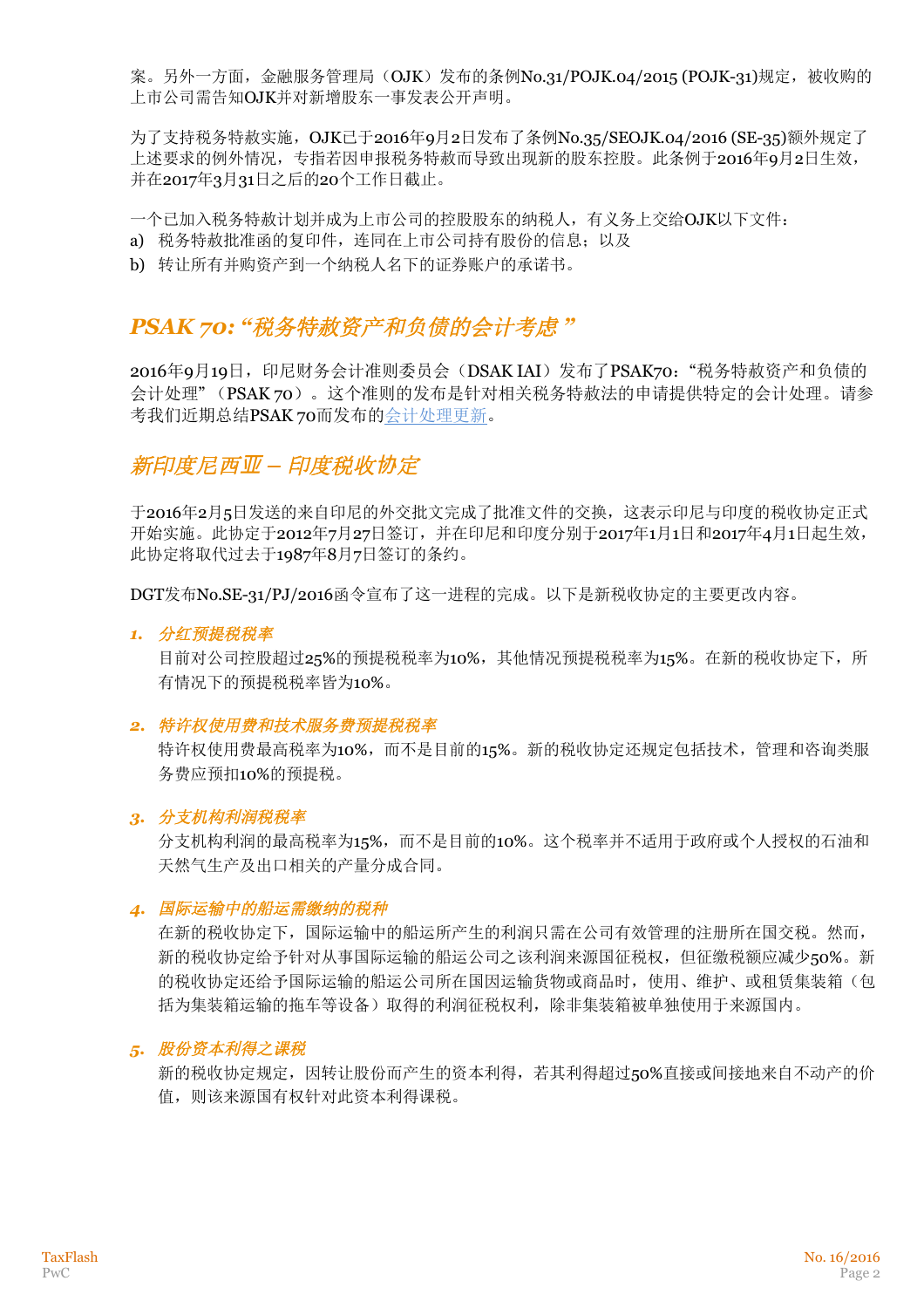### *6.* 资讯交换更新(*EOI*)

新的税收协定进一步整合了有效的资讯交换更新规定。两国须同时拥有信息请求权力,虽然其中一个 国家可能在收税方面不需要这些信息。他们不能仅仅因为信息是由银行,其他金融机构,代理人或代 理机构行事的人或受托人身份持有,或者是因为它涉及到一个人的所有权权益而拒绝信息请求。

### *7.* 利益限制

新的税收协定包含了一个新的利益限制条款来确保新的税收协定的福利将真正被民众享受,而不被滥 用。这一条款允许使用当地法律和措施来减轻逃税漏税的情况。

如果一个纳税人已经将他的事物都按照为享受新的税收协定福利来安排,或者,即便是一个合法的实 体公司,若它没有真实的商业活动,则不允许享受税收协定带来的福利。

#### *8.* 征税协助

新的条款亦加入了两个国家之间的征税协助内容。该条例详细介绍了在征税协助时的范围和程序。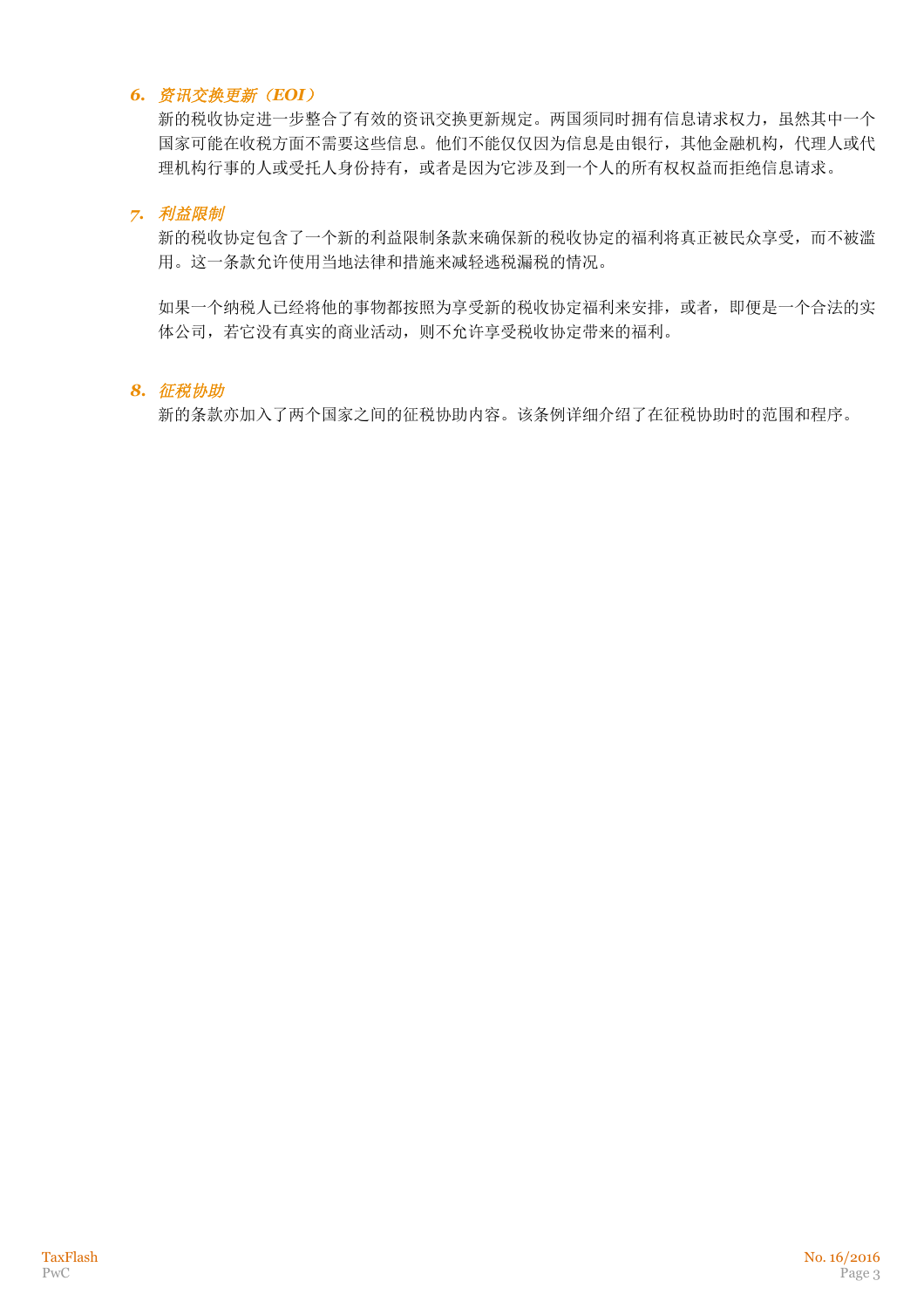### **Your PwC Indonesia contacts:**

**Alexander Lukito Hanna Nggelan Ryuji Sugawara**

**Andrias Hendrik Hendra Lie Sutrisno Ali** andrias.hendrik@id.pwc.com

**Antonius Sanyojaya Kexin Lim**<br> **Kexin Lim Kexin Cim**<br>
lim.kexin@id.pwc.com 
<br>
lim.kexin@id.pwc.com 
<br> **Kexin Lim Integral com** 
<br> **Integral com Integral com Integral com Integral com Integral com Inte** antonius.sanyojaya@id.pwc.com

ay.tjhing.phan@id.pwc.com

**Engeline Siagian Otto Sumaryoto Yunita Wahadaniah**

**Enna Budiman Parluhutan Simbolon**

**Abdullah Azis Felix MacDonogh Peter Hohtoulas** abdullah.azis@id.pwc.com felix.macdonogh@id.pwc.com peter.hohtoulas@id.pwc.com

**Adi Poernomo Gadis Nurhidayah Runi Tusita** gadis.nurhidayah@id.pwc.com

**Adi Pratikto Gerardus Mahendra Ryosuke R Seto**  $\text{gerardus.mahendra@id.bwc.com}$ 

hanna.nggelan@id.pwc.com

Ali Widodo<br> **Ali Widodo Hasan Chandra Hasan Chandra Soeryo Adjie**<br>
hasan.chandra@id.pwc.com<br>
hasan.chandra@id.pwc.com<br>
soeryo.adjie@id.pwc.com hasan.chandra@id.pwc.com

**Anton Manik Anton Manik Hyang Augustiana Hyang Augustiana Suyanti Halim Support Alim Support Alim Anton.a.manik@id.pwc.com hyang.augustiana@id.pwc.com Support Alim Support Alim** hyang.augustiana@id.pwc.com

**Ay Tjhing Phan Laksmi Djuwita Laksmi Djuwita Tjen She Siung ay Type She Siung ay thing.phan@id.pwc.com** laksmi.djuwita@id.pwc.com **the She** siung@id.pwc.com

**Brian Arnold**<br> **Brian Arnold**<br> **Lukman Budiman and Turino Suyatman** brian.arnold@id.pwc.com<br> **Lukman.budiman@id.pwc.com**<br> **Lukman.budiman@id.pwc.com** 

**Dany Karim Mardianto Yessy Anggraini** dany.karim@id.pwc.com mardianto.mardianto@id.pwc.com yessy.anggraini@id.pwc.com

**Deny Unardi Margie Margaret Yuliana Kurniadjaja**

enna.budiman@id.pwc.com parluhutan.simbolon@id.pwc.com

brian.arnold@id.pwc.com lukman.budiman@id.pwc.com turino.suyatman@id.pwc.com

deny.unardi@id.pwc.com margie.margaret@id.pwc.com yuliana.kurniadjaja@id.pwc.com

engeline.siagian@id.pwc.com otto.sumaryoto@id.pwc.com yunita.wahadaniah@id.pwc.com

PwC Indonesia

#### **www.pwc.com/id**

If you would like to be removed from this mailing list, please reply and write UNSUBSCRIBE in the subject line**,** or send an email to maria.purwaningsih@id.pwc.com.